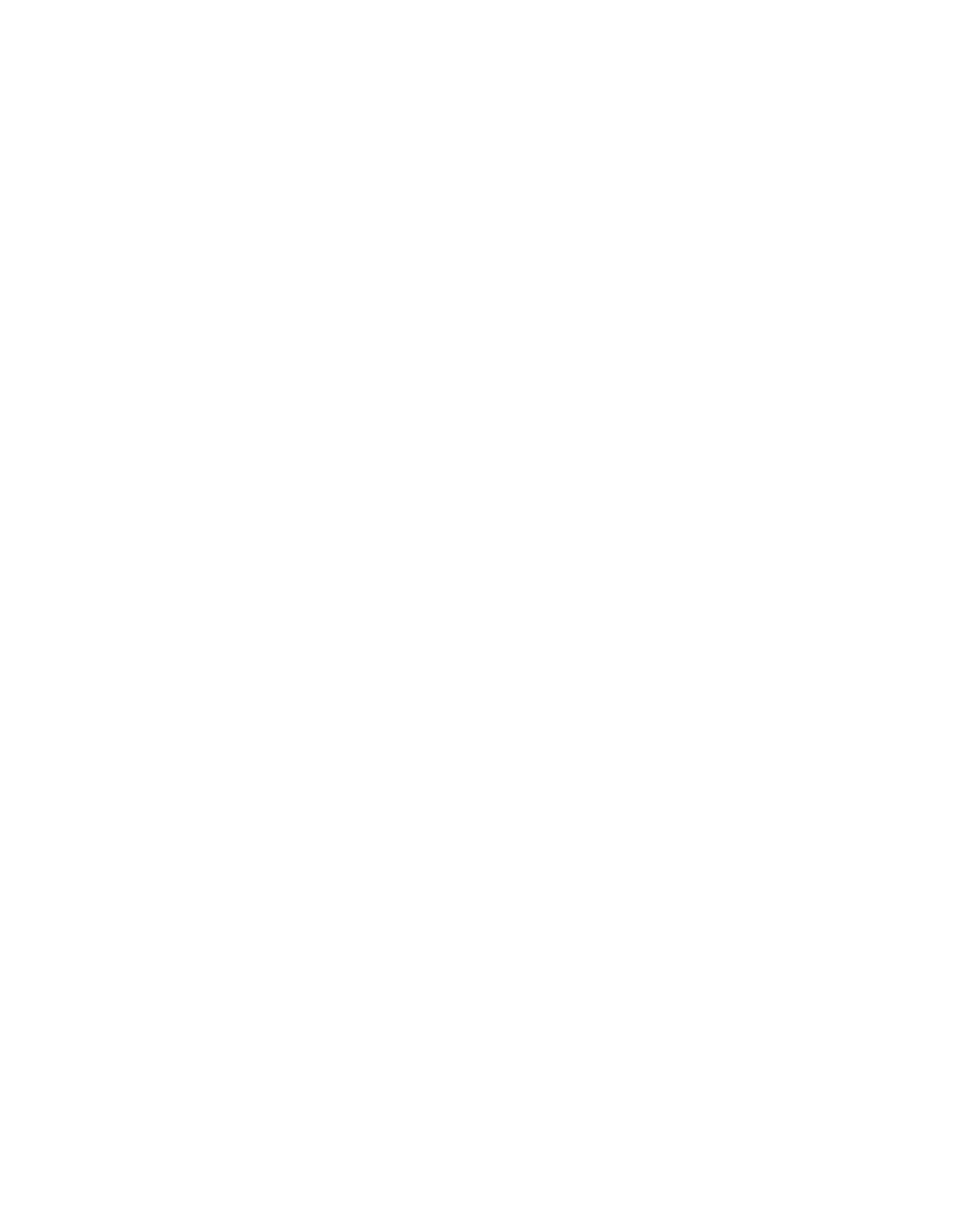



**Economic Development** Committee

### **MEMORANDUM OF UNDERSTANDING**

**between**

**the Jersey Financial Services Commission (the "Commission")**

**and**

**the Economic Development Committee of the States of Jersey (the "Committee")**

**Article 11 of the Financial Services Commission (Jersey) Law 1998**

**JERSEY FINANCIAL SERVICES COMMISSION** 

**\_\_\_\_\_\_\_\_\_\_\_\_\_\_\_\_\_\_\_\_\_\_\_\_\_\_\_\_\_\_\_\_\_\_\_\_\_\_\_\_\_\_\_\_\_\_\_\_\_\_\_\_\_\_\_\_\_\_\_\_\_\_\_**

**\_\_\_\_\_\_\_\_\_\_\_\_\_\_\_\_\_\_\_\_\_\_\_\_\_\_\_\_\_\_\_\_\_\_\_\_\_\_\_\_\_\_\_\_\_\_\_\_\_\_\_\_\_\_\_\_\_\_\_\_\_\_\_**

**\_\_\_\_\_\_\_\_\_\_\_\_\_\_\_\_\_\_\_\_\_\_\_\_\_\_\_\_\_\_\_\_\_\_\_\_\_\_\_\_\_\_\_\_\_\_\_\_\_\_\_\_\_\_\_\_\_\_\_\_\_\_\_**

**\_\_\_\_\_\_\_\_\_\_\_\_\_\_\_\_\_\_\_\_\_\_\_\_\_\_\_\_\_\_\_\_\_\_\_\_\_\_\_\_\_\_\_\_\_\_\_\_\_\_\_\_\_\_\_\_\_\_\_\_\_\_\_**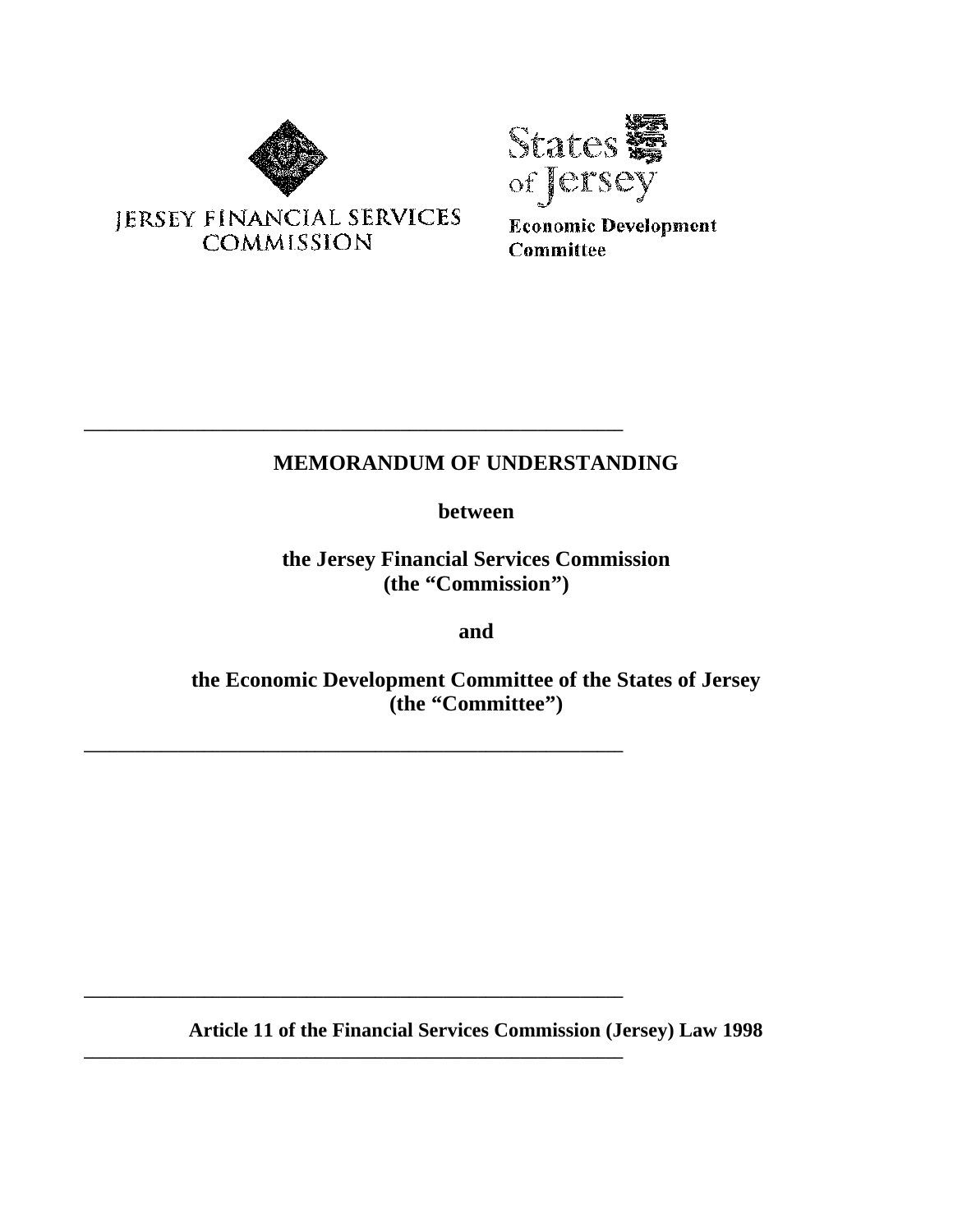#### **1. Recitals**

- 1.1 The Commission is the Island's financial services regulator and was established under Article 2 of the Financial Services Commission (Jersey) Law 1998 (the "**Law**") as a body corporate with perpetual succession.
- 1.2 The Committee is a committee established by the States of Jersey that holds particular powers under Article 11 of the Law.
- 1.3 Whilst the Commission is an independent body, it is in practice accountable for its overall performance to the States of Jersey through the Committee.

#### **2. Purpose of this Memorandum of Understanding**

- 2.1 Article 11 of the Law provides that:
	- 2.1.1 The Committee may, after consulting the Commission and where it considers that it is necessary in the public interest to do so, give to the Commission guidance or give in writing general directions in respect of the policies to be followed by the Commission in relation to the supervision, development and promotion of financial services in the Island and the manner in which any function of the Commission is to be carried out.
	- 2.1.2 It shall be the duty of the Commission in carrying out any of its functions to have regard to any guidance and to act in accordance with any directions given to it by the Committee under this Article.
- 2.2 The Commission and the Committee wish to enter into this Memorandum of Understanding to clarify certain matters concerning the use of the power granted to the Committee under Article 11 of the Law. This follows concern expressed by the International Monetary Fund that the power of the Committee to give guidance or direction to the Commission "could affect the operational independence of the

Commission and its carrying out of its regulatory obligations".  $\frac{[1]}{[1]}$ 

- 2.3 Articles 5 and 6 of the Law confer on the Commission certain functions. In the light of the International Monetary Fund's concerns, this Memorandum of Understanding focuses particularly on the Commission's responsibility for the supervision and development of financial services in the Island under the following laws:
	- Financial Services (Jersey) Law 1998
	- Banking Business (Jersey) Law 1991
	- Collective Investment Funds (Jersey) Law 1988
	- Insurance Business (Jersey) Law 1996
	- Borrowing (Control) (Jersey) Law 1947

#### **3. Use of the powers granted under Article 11 of the Law**

3.1 The Committee confirms that the powers granted to it under Article 11 of the Law would only be used when exceptional circumstances make it necessary to do so in the public interest, and that there is no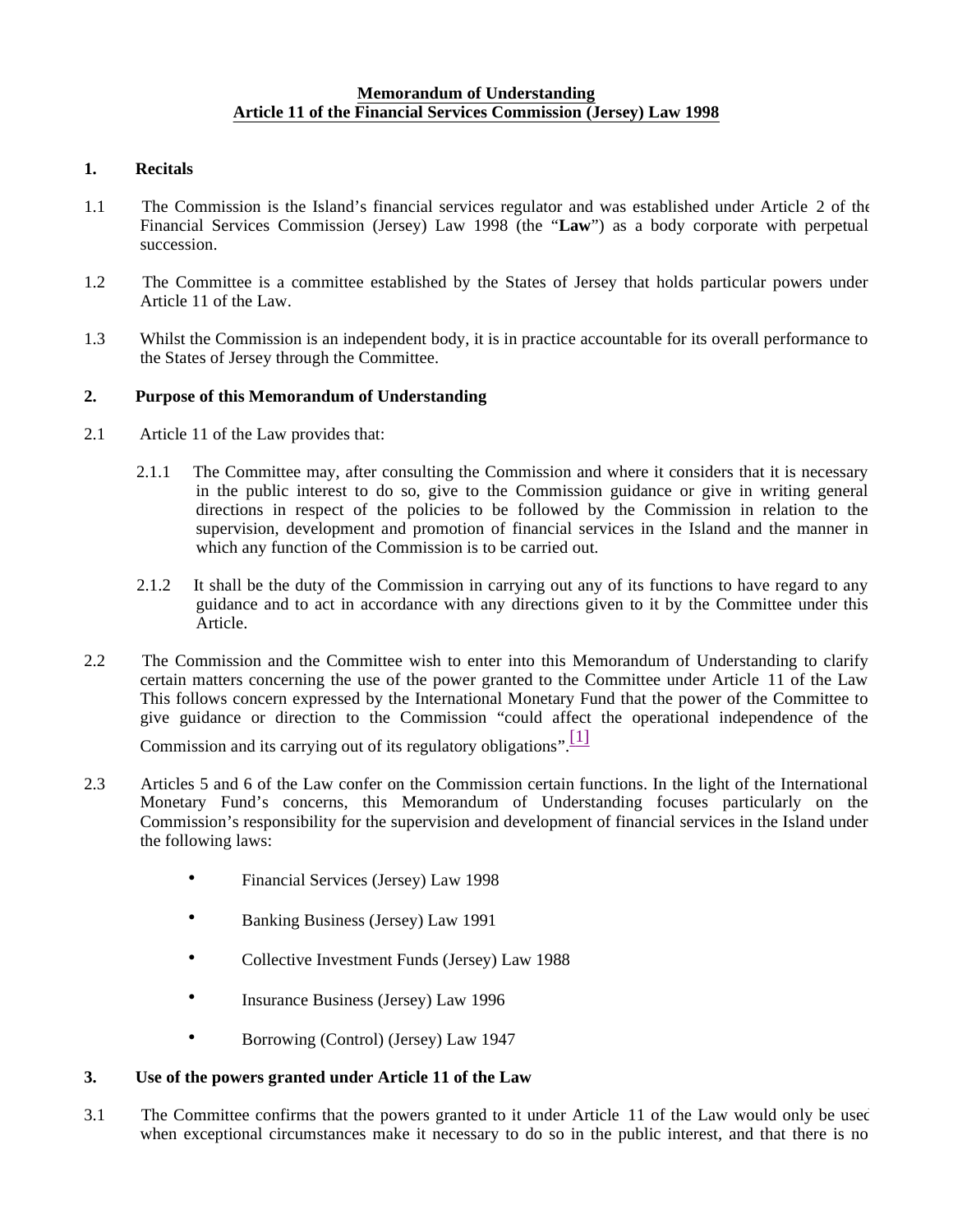intention to use the powers on a regular, or routine, basis.

- 3.2 The Committee recognises that the Commission, in exercising any of its functions, is required, under Article 7 of the Law, to have regard to certain"Guiding Principles". These are:
	- 3.2.1 the reduction of the risk to the public of financial loss due to dishonesty, incompetence or malpractice by or the financial unsoundness of persons carrying on the business of financial services in or from within the Island;
	- 3.2.2 the protection and enhancement of the reputation and integrity of the Island in commercial and financial matters; and
	- 3.2.3 the best economic interests of the Island.
- 3.3 In pursuit of these statutory Guiding Principles, and in particular 3.2.2, the Commission also considers that it has a role in contributing to the fight against financial crime.
- 3.4 The Committee confirms that, should it find it necessary to exercise the power granted to it under Article 11 of the Law, it would do so in a manner which would be in accord with the Commission's obligations to have regard to the Guiding Principles listed in Article 7 of the Law when exercising any of its functions, or with the Commission's role in contributing to the fight against financial crime.
- 3.5 The Committee acknowledges that, following the repeal of Article 5(1)(b) of the Law in November 2001, the Commission no longer has any responsibility for promoting the Island as a centre for financial services. The Committee therefore confirms that, notwithstanding the provisions of Article 11, where it refers to "promoting the Island as a centre for financial services", it will not give either guidance or direction that would require the Commission to engage in the exercise of any responsibility of this nature.
- 3.6 The Committee accepts the Commission's interpretation of the Guiding Principle to have regard to "the best economic interests of the Island", namely that:
	- 3.6.1 the Commission should have regard to any Strategic Plan or Economic Growth Plan for the Island approved by the States of Jersey from time to time;
	- 3.6.2 the Commission should take full account of the costs and other burden of regulation;
	- 3.6.3 subject to the need to maintain regulatory standards, the Commission should assist in the development of business; but
	- 3.6.4 the Commission should not compromise regulatory standards in order to allow a line of business which a section of the Industry might find attractive.
- 3.7 Paragraph 3.6.2 above refers to the Commission's role in the development of business. The Committee agrees with the Commission that a distinction should be drawn between "development" in the context of regulatory legislation and "development" in the context of legislation supporting opportunities for business expansion. A distinction can be drawn between regulatory legislation where the Commission is the initiator and Government is consulted and business development legislation where the Government is the initiator and the Commission is consulted. The Commission's role in responding to Governmental development initiatives is as a facilitator through appropriately balanced, pragmatic and flexible regulation.

#### **4. The nature of guidance or direction**

4.1 The Committee notes that under Article 11 of the Law it may only exercise its power to give to the Commission guidance or direction when it is in the public interest.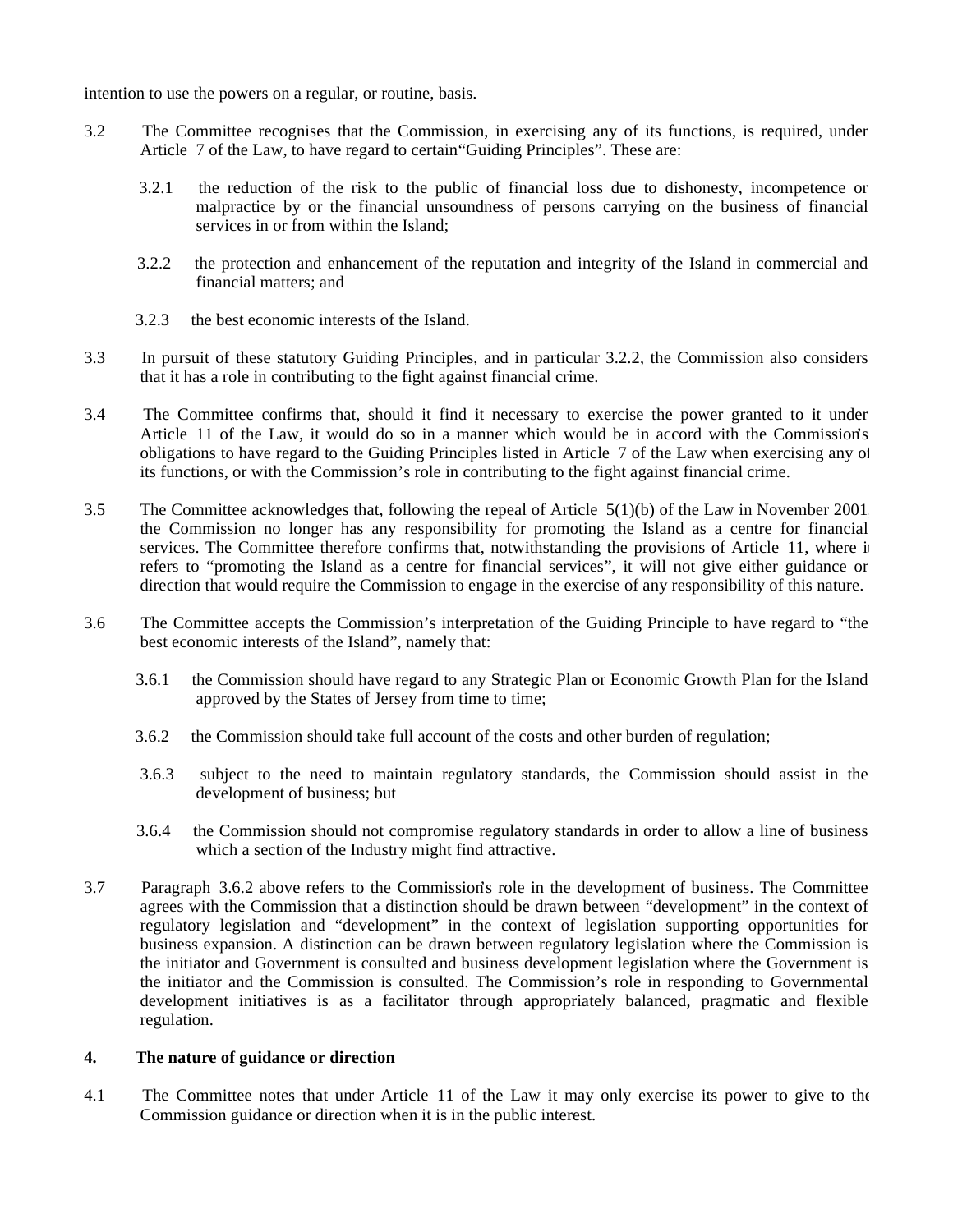- 4.2 The Committee confirms that any guidance as well as any direction given by it will be general in nature and will not be used so as to influence particular cases, e.g. to require the Commission to grant (or refuse) a regulatory consent in relation to a particular person.
- 4.3 Whilst not limiting its discretion, the Committee confirms that any guidance or direction given by it will generally relate to:
	- 4.3.1 matters of public policy that the Committee considers that the Commission should take into account in carrying out its responsibilities in relation to the supervision and development of financial services in the Island;
	- 4.3.2 matters relating to the economy, efficiency and effectiveness of the Commission;
	- 4.3.3 matters relating to the accountability of the Commission; or
	- 4.3.4 ensuring that the Commission adheres to what are generally accepted in Jersey and the United Kingdom as being principles of good corporate governance.
- 4.4 The Committee confirms that any guidance or direction of the type referred to in paragraph 4.3.1 above will not prejudice the operational independence of the Commission by dictating the specific manner in which the Commission should carry out its responsibilities in relation to the supervision and development of financial services in the Island.
- 4.5 The Committee recognises that the Island is committed (whether by a decision of the States of Jersey, or one of the committees of the States, or otherwise), to complying with standards set by internationally recognised bodies (for example, on anti-money laundering provisions). The Committee notes that it is in the public interest to honour such commitments and it will not give any guidance or direction that could adversely affect the ability to do so.

#### **5. Procedure for the use of the powers granted under Article 11**

- 5.1 The Committee notes that Article 11 of the Law requires the Committee to consult the Commission before giving it guidance or direction.
- 5.2 The Committee recognises the importance of the Commission being given sufficient opportunity to comment on any proposed guidance or direction. To facilitate this, the Committee confirms that it will give the Commission a consultation period of at least two months. However, the Committee reserves the right to reduce the length of the consultation period should exceptional circumstances require it.
- 5.3 The Committee confirms that any guidance or direction would be given in writing to the Chairman of the Commission by means of a copy of the relevant Act of the Committee, certified by the Greffier of the States as being a true copy of that Act.

#### **6. Publication of guidance or direction**

- 6.1 The Committee recognises that it should be held publicly accountable in respect of any guidance or direction given to the Commission.
- 6.2 The Committee confirms that within three working days of any guidance or direction having been given to the Commission, it will publish in a manner calculated to bring it to the attention of the public a statement containing details of the guidance or direction and the reasons for giving it.
- 6.3 The Committee further confirms that such a statement shall be laid before the States of Jersey at the earliest practicable opportunity.
- 6.4 The Committee recognises that the Commission may wish to separately publicise the existence of any